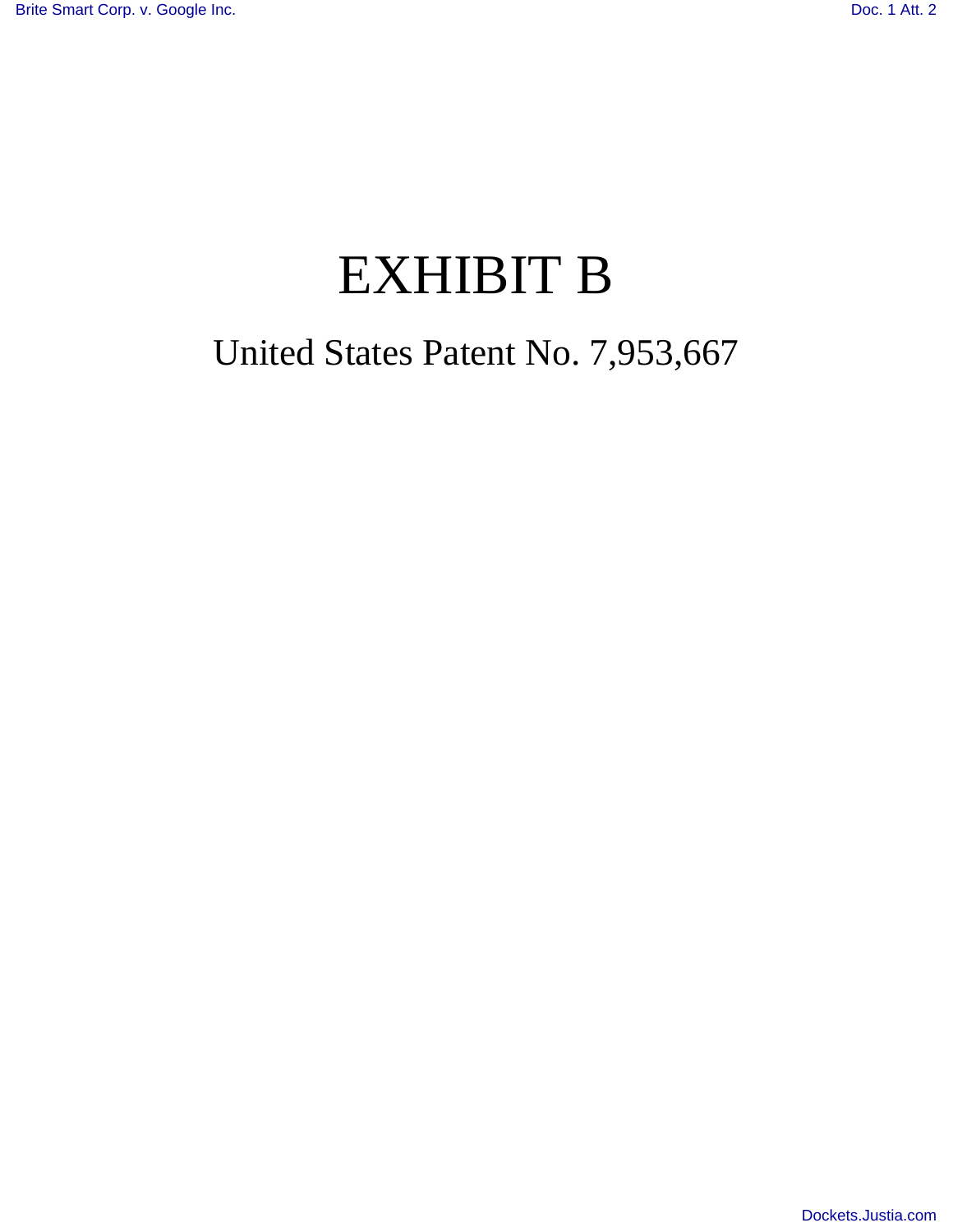

US007953667Bl

## c12) **United States Patent**

### **Zuili**

#### (54) **METHOD AND SYSTEM TO DETECT INVALID AND FRAUDULENT IMPRESSIONS AND CLICKS IN WEB-BASED ADVERTISEMENT SYSTEMS**

- (75) Inventor: **Patrick Zuili,** Boca Raton, FL (US)
- (73) Assignee: **Britesmart Corp.,** Boca Raton, FL (US)
- ( \*) Notice: Subject to any disclaimer, the term of this patent is extended or adjusted under 35 U.S.C. 154(b) by 731 days.

This patent is subject to a terminal disclaimer.

- (21) Appl. No.: **11/781,716**
- (22) Filed: **Jul.** 23, **2007**

#### **Related U.S. Application Data**

- (63) Continuation-in-part of application No. 10/360,688, filed on Feb. 7, 2003, now Pat. No. 7,249,104.
- (51) **Int. Cl.**  *G06F 21/00* (2006.01)
- (52) **U.S. Cl.** ......................................................... **705/52**
- (58) **Field of Classification Search** . ... ... ... ... . 705/26-27, 705/52-54, 64-67, 75-78; 713/168-169; 707 /705-788; 726/1-5, 26-30 See application file for complete search history.

#### (56) **References Cited**

#### U.S. PATENT DOCUMENTS

- 5,848,396 A 12/1998 Gerace
- 5,991,740 A 1111999 Messer

## (10) **Patent No.: US 7,953,667 Bl**

## (45) **Date of Patent: \*May 31, 2011**

| 6.125.352 A                 |  | 9/2000 Franklin et al.                |  |
|-----------------------------|--|---------------------------------------|--|
| 6.285.987 B1                |  | $9/2001$ Roth et al.                  |  |
|                             |  | 6.775.831 B1 8/2004 Carrasco et al.   |  |
| 7,020,622 B1 3/2006 Messer  |  |                                       |  |
|                             |  | 7,043,471 B2 5/2006 Cheung et al.     |  |
| 7,136,860 B2 11/2006 Doliov |  |                                       |  |
| 2001/0007097 A1 7/2001 Kim  |  |                                       |  |
| 2001/0037314 A1             |  | 11/2001 Ishikawa                      |  |
|                             |  | 2003/0216930 A1 11/2003 Dunham et al. |  |
|                             |  |                                       |  |

#### OTHER PUBLICATIONS

Mulhall, "How Real a Threat Does Computer Crime Represent?", Aug. 1, 1996, Computer Fraud & Security Bulletin.\*

(Continued)

*Primary Examiner-* Mary Cheung

(74) *Attorney, Agent, or Firm-* John R. Kasha; Kasha Law LLC

#### (57) **ABSTRACT**

This invention improves upon existing pay-per-click arrangements periodically generating a code associated with the search-engine users. This code, preferably in the form of a serial number, is compared to the user of the website, such that by observing a metric like the number of clicks for a given period of time, be it a short time or a longer period, such as a day or a week, the system can automatically determine if certain clicks are illegitimate. This allows the pay-per-click company to more fairly invoice the merchants, thereby preventing fraudulent over use.

#### **26 Claims, 1 Drawing Sheet**

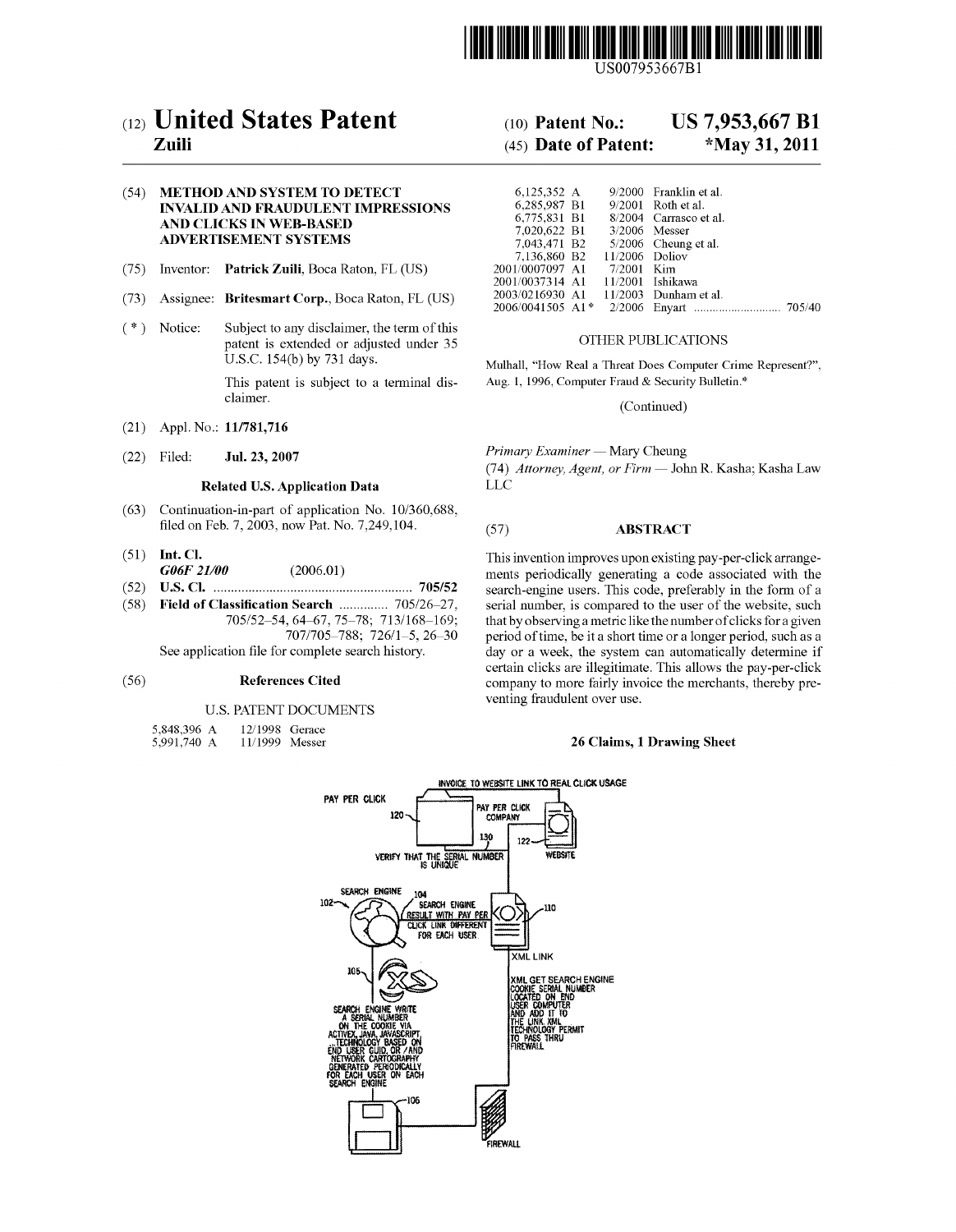#### OTHER PUBLICATIONS

Anupam, Vinod, et a!., On the Security of pay-per-click and other Web advertising schemes, Computer Networks 31 (1999)1091-1100.

Jakobsson, Markus, et al., Secure and lightweight advertising on the Web, Computer Networks 31 (1999) 1101-1109.

Sherman, Chris, Ask the Search Engine: Coping with Fraudulent Pay-Per-Click Traffic, Apr. 18, 2002.

Blundo, Carlo, et al, SAWM: A Tool for Secure and Authenticated Web Metering, SEKE 2002, Jul. 15-19, Ischia, Italy.

Who's Clicking Who? Membership Details, http://web.archive.org/ web/20020907125231/www.whosclikcingwho.com/auditor.html. NY Internet World Convention, Lycos InSite Adbuyer Program, Click Fraud, http://web.archive.org/web/20021204202939/www. submitexpress.com.

Who'sClickingWho?.com, Pay-Per-Click Auditing Service, WCWReporter PPC Traffic Audit Report, http://web.archive.org/ web/20021224105335/www/whosclickingwho.com/wcwreporter. Tuzhilin, Alexander, The Lane's Gift v. Google Report.

\* cited by examiner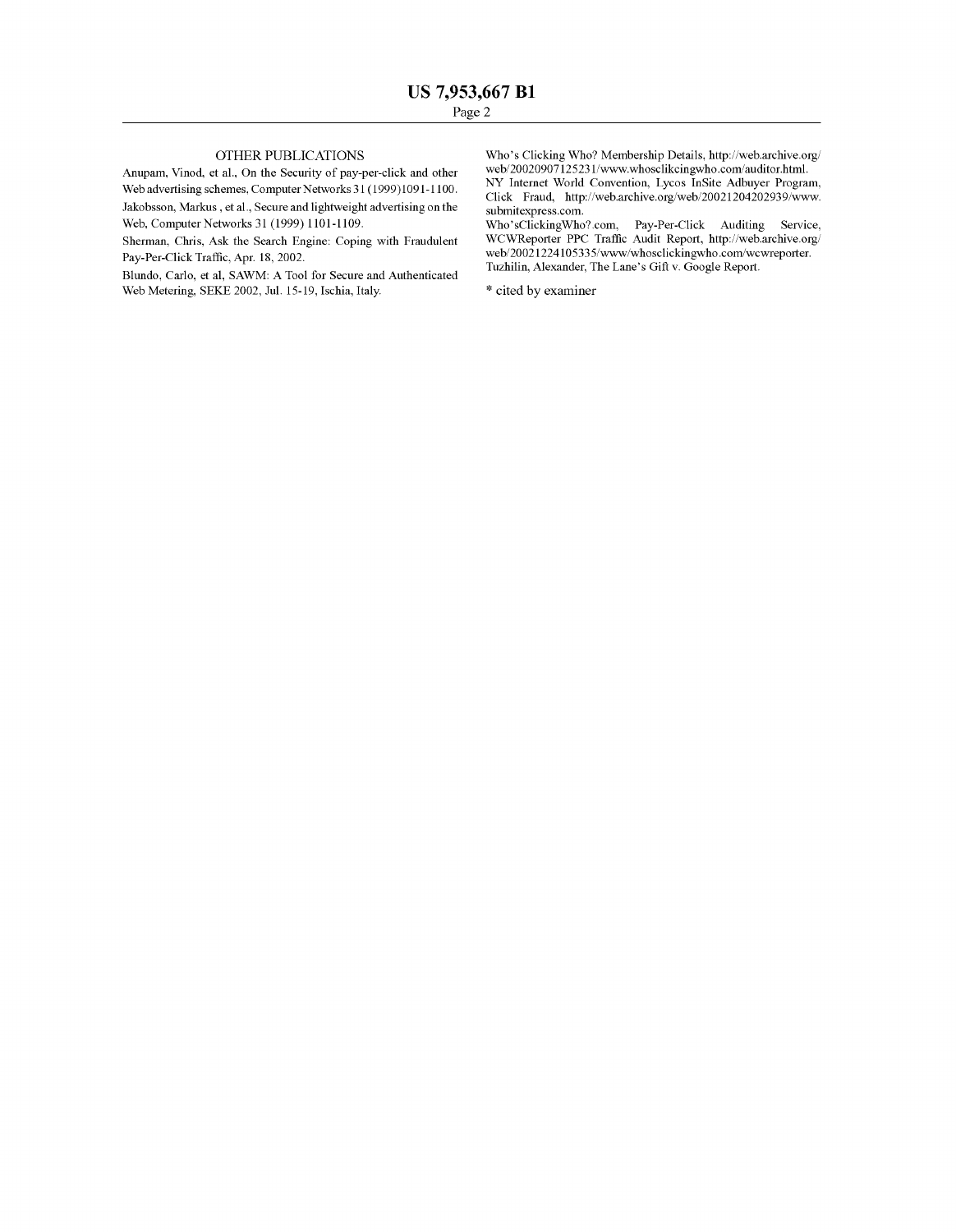

FIG. 1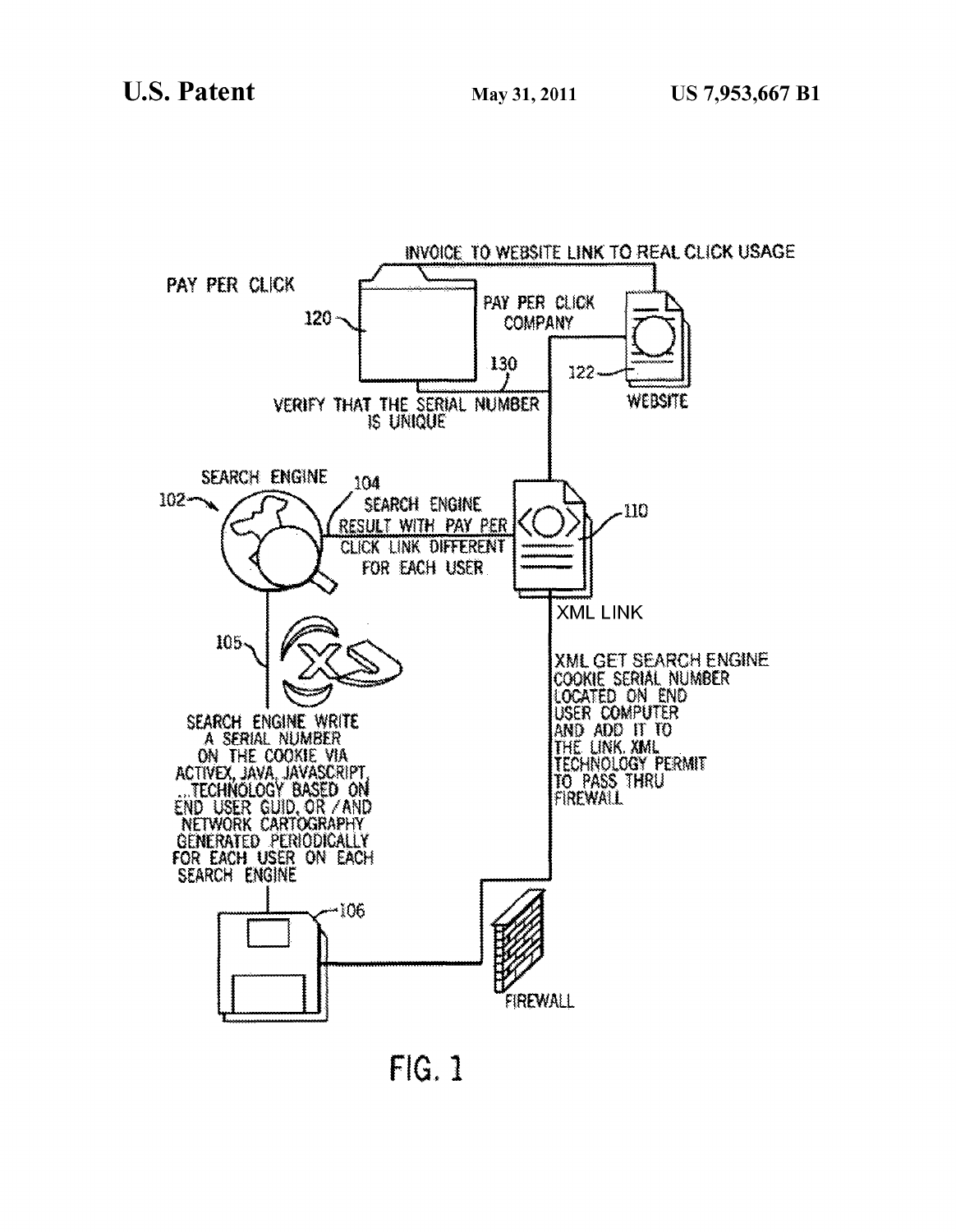5

#### **METHOD AND SYSTEM TO DETECT INVALID AND FRAUDULENT IMPRESSIONS AND CLICKS IN WEB-BASED ADVERTISEMENT SYSTEMS**

#### CROSS REFERENCE TO RELATED APPLICATION

This application is a continuation-in-part of U.S. patent application Ser. No. 10/360,688, entitled "Pay-per-click system and method that determine whether a requested link to a merchant website is legitimate or fraudulent" filed Feb. 7, 2003, now U.S. Pat. No. 7,249,104 and naming as inventors Patrick Zuili, which is incorporated by reference in its entirety for all purposes as if completely and fully set forth herein.

#### FIELD OF THE INVENTION

This invention relates generally to network computing of <sup>20</sup> the type which occurs over the Internet, for example, and, more particularly, to a method of protecting the providers of pay-per-click services from multiple illegitimate usages.

#### BACKGROUND OF THE INVENTION

Over the last few years in particular, the capabilities of the Internet have grown dramatically, with the introduction of new protocols (i.e., XML), advanced browsers, electronic commerce capabilities, and other features.

Numerous commercial enterprises are now attempting to somehow profit through this new infrastructure, in many cases by providing services that attach a smaller incremental monetary value to a particular transaction.

One such type of capability is the pay-per-click search 35 engine popularized by Google and other companies. In accordance with such a capability, a user goes to a website, and inputs the name of goods or services that they would like the pay-per-click company to find. Various providers of goods and services register their websites with the company, and these are provided to the user in a list which is prioritized by the level of compensation which the merchant will give the pay-per-click company if the user is routed to their site. For example, using such a system, if a user types in "binoculars," the pay-per-click system might return five potential links, with the most prominent one being associated with that supplier ofbinoculars which will compensate for a penny or a few cents more than the links presented below.

One problem with existing systems, is that a user may cause an undesirable level of expenditure on the part of the merchant by overclicking on a particular link. In some cases, it has been known that some users have done this simply for the purpose of undermining a particular provider or competitor. Since the existing systems have no way of knowing whether a link through is legitimate or bogus, the provider of 55 the goods/services winds up having to pay the pay-per-click provider excess sums, with the fraudulent perpetrator remaining unreprimanded.

#### SUMMARY OF THE INVENTION

This invention improves upon existing pay-per-click arrangements periodically generating a code associated with the search-engine users. This code, preferably in the form of a serial number, is compared to the user of the website, such 65 that by observing a metric like the number of clicks for a given period of time, be it a short time or a longer period, such as a

day or a week, the system can automatically determine if certain clicks are illegitimate. This allows the pay-per-click company to more fairly invoice the merchants, thereby preventing fraudulent over use.

#### BRIEF DESCRIPTION OF THE DRAWINGS

FIG. **1** is a diagram which illustrates a per-per-click system incorporating a preferred embodiment of the present inven-10 tion.

#### DETAILED DESCRIPTION OF THE INVENTION

Reference is made to FIG. **1** which illustrates a typical configuration associated with a pay-per-click implementation. It is noted that although the diagram includes certain interconnected graphical blocks, these are not taken to mean "hardware" or "software," but may include any combination of hardware/software necessary to implement a particular function. In addition, although lines are drawn between the various components, this is not meant to imply that they are necessarily implemented in close proximity to one another, since in many cases these capabilities will be remote.

The search engine **102** provides a result along path **104**  25 which is indicative of a link associated with different users. Engine **102** may be any existing or yet-to-be-developed system, including findwhat.com, Google Adwords, overture, looksmart.com, kanoodle.com, and so forth.

In addition to the result generated along path **104,** accord-30 ing to this invention, the search engine generates a code, preferably in the form of a serial number utilizing a cookie via active X, Java, Javascript, or any other type of technology based upon the end-user's Global Unique Identifier (GUID). In addition, or as an alternative, network cartography may be generated periodically for each user based upon their use of the search engine **102.** 

Although the encoded serial number is shown being written to a floppy disk **106,** again, it will be appreciated by those of skill in the art that any type of storage capability, such as a flash memory, and so forth may alternatively be utilized. The code (e.g., a serial number) generated by the search engine along path **105** is concatenated with the result along path **104**  through XML link **110.** Given the serial number provided through the cookie, this allows the concatenation to occur through firewalls and other devices which may otherwise block the transmission as unauthorized.

As the pay-per-click company **120,** information is received regarding a click to website **122,** but at the same time, the serial number is transmitted to the company **120** along path 50 **130.** This allows the pay-per-click company **120** to invoice the website **122** only when the serial numbers received. According to the invention, a legitimate serial number may be generated in different ways, including the first use of a different user having a unique IP address, or, if multiple requests are made by the same user, they may be considered legitimate if they are sufficiently spaced apart in time to be indicative of a legitimate as opposed to fraudulent access to the website **122.** 

60 What is claimed is:

**1.** A method for detecting fraudulent activity in a pay-perclick system, comprising:

- (a) providing a search engine on a server side;
- b) receiving, at said server side, a search request from a client;
- c) generating a unique code on the server side, for identifying said client;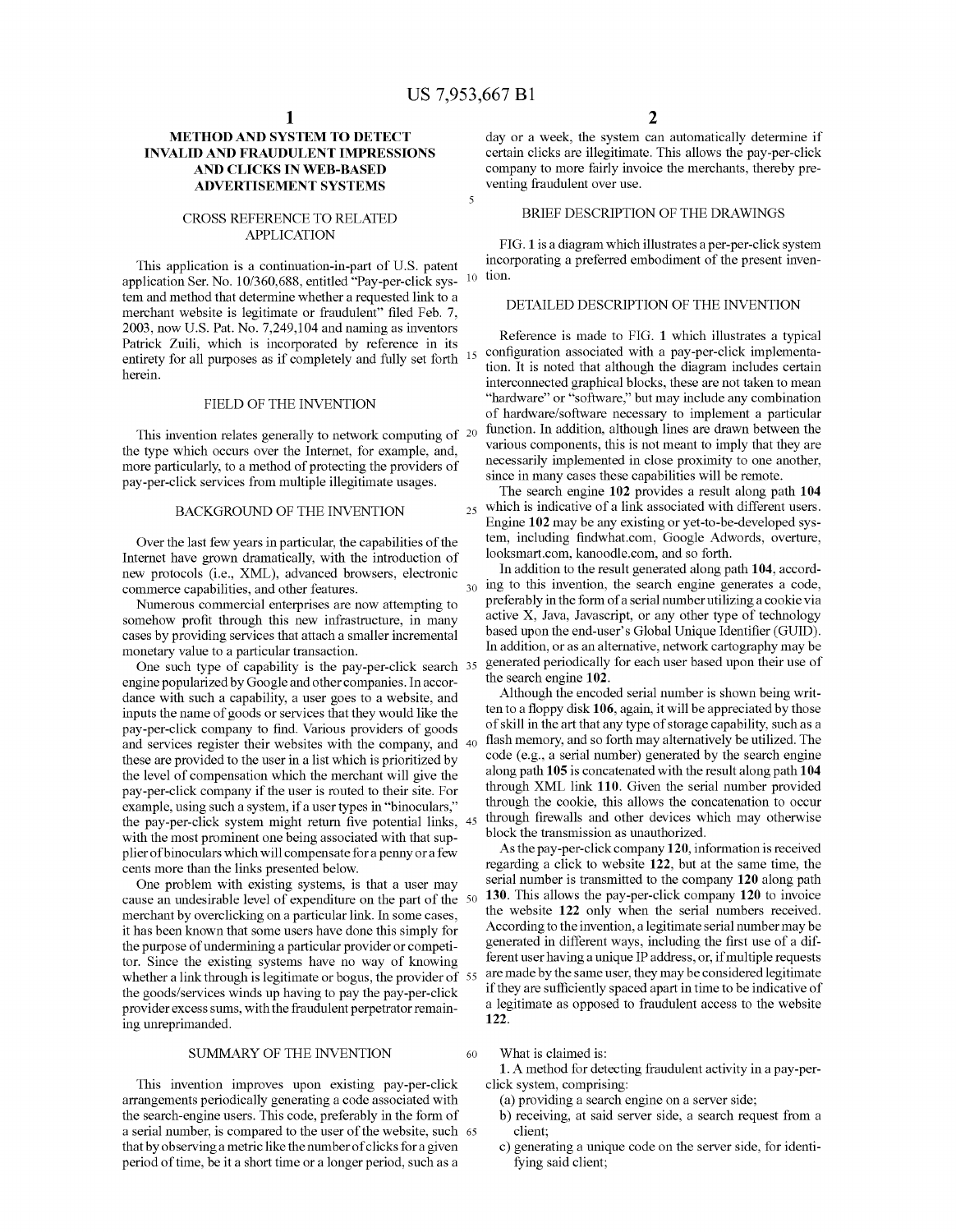$\overline{\mathbf{S}}$ 

45

50

d) transmitting said code to said client from the server side;

- e) transmitting to said client from the server side, in response to said search request, a plurality of links associated with a plurality of websites associated with a plurality of merchants;
- f) generating website information regarding a website selected by the client when said client clicks one of said plurality of links;
- g) transmitting said code and said website information together from said client to said server side;
- h) receiving said code and said website information at the server side, and detecting fraudulent activity by measuring the duration between clicks by said client to said selected website by examining said code and website  $_{15}$ information.

**2.** A method for detecting fraudulent activity in a pay-perclick system as in claim **1** further comprising the step of:

storing said code at said client.

**3.** A method for detecting fraudulent activity in a pay-per- 20 click system as in claim **1** further comprising the step of:

storing said code in a cookie.

**4.** A method for detecting fraudulent activity in a pay-perclick system as in claim **3** wherein said storing step is performed using at least one of the following: active, Java, and 25 Javascript.

**5.** A method for detecting fraudulent activity in a pay-perclick system as in claim **1** further comprising the step of:

concatenating said code with at least one of said links to said websites. 30

**6.** A method for detecting fraudulent activity in a pay-perclick system as in claim **1** wherein said code is based on a global unique identifier of said client.

**7.** A method for detecting fraudulent activity in a pay-perclick system as in claim **1** wherein said code is based on a network cartography of said client.

8. A method for detecting fraudulent activity in a pay-per-<br>client click system as in claim **1** wherein said code is a serial number.

**9.** A method for detecting fraudulent activity in a pay-perclick system as in claim **1** further comprising the step of:

preventing a click-through to at least one of said websites associated with merchants if fraudulent activity is detected.

**10.** In an advertising system including a search engine on a server side, the search engine providing a plurality of links associated with a plurality of web pages to a user at a device on a client side, the method for identifying fraud comprising the steps of:

generating a code on the server side, the code identifying said device on the client side;

sending said code to said device;

- receiving data from said device, said data including said code and information about one or more selections by 55 the user of at least one of said plurality of web pages;
- determining from said data whether said at least one of said selections of said at least one web page is fraudulent; and examining a duration between a time of one of said selec-
- tions of said at least one web site and a time of another of 60 said selections of said at least one web site.

**11.** In an advertising system including a search engine on a server side, the search engine providing a plurality of links associated with a plurality of web pages to a user at a device on a client side, the method for identifying fraud as in claim 65 click system as in claim **19** wherein said storing step is per-**10** wherein said code is based on a global unique identifier of said device.

**4** 

**12.** In an advertising system including a search engine on a server side, the search engine providing a plurality of links associated with a plurality of web pages to a user at a device on a client side, the method for identifying fraud as in claim **10** wherein said code is based on a network cartography of said client.

**13.** In an advertising system including a search engine on a server side, the search engine providing a plurality of links associated with a plurality of web pages to a user at a device on a client side, the method for identifying fraud as in claim **10** wherein said code is a serial number.

**14.** A method for detecting fraud in an advertising system including a search engine on a server side comprising the steps of:

- generating a code on the server side, the code identifying a device on a client side;
- generating on the server side, a plurality of links associated with a plurality of web pages in response to a search initiated at the device on the client side wherein at least one of said links includes said code;

sending said plurality of links to the device;

- receiving data from said device, said data including said code and information about one or more clicks by the user on at least one of said plurality of links associated with the plurality of web pages;
- determining from said data whether said at least one of said clicks on said at least one link is fraudulent; and
- examining a duration between a time of one of said clicks on said at least one link and a time of another of said clicks on said at least one link.

**15.** A method for detecting fraud in an advertising system including a search engine on a server side as in claim **14**  wherein said code is based on a global unique identifier of said device.

**16.** A method for detecting fraud in an advertising system including a search engine on a server side as in claim **14**  wherein said code is based on a network cartography of said

**17.** A method for detecting fraud in an advertising system 40 including a search engine on a server side as in claim **14**  wherein said code is a serial number.

**18.** A method for detecting fraudulent activity in a pay-perclick system, comprising:

(a) providing a search engine on a server side;

- b) receiving, at said server side, a search request from a client;
- c) generating a unique code on the server side, for identifying said client;

d) transmitting said code to said client from the server side;

- e) transmitting to said client from the server side, in response to said search request, a plurality of links associated with a plurality of websites associated with a plurality of merchants;
- f) receiving, on said server side, website information regarding a website selected by the client together with said code, when said client clicks one of said plurality of links;
- g) detecting fraudulent activity by measuring the duration between clicks by said client to said selected website by examining said code and website information.

**19.** A method for detecting fraudulent activity in a pay-perclick system as in claim **18** further comprising the step of: storing said code at said client.

**20.** A method for detecting fraudulent activity in a pay-performed using at least one of the following: active, Java, and Javascript.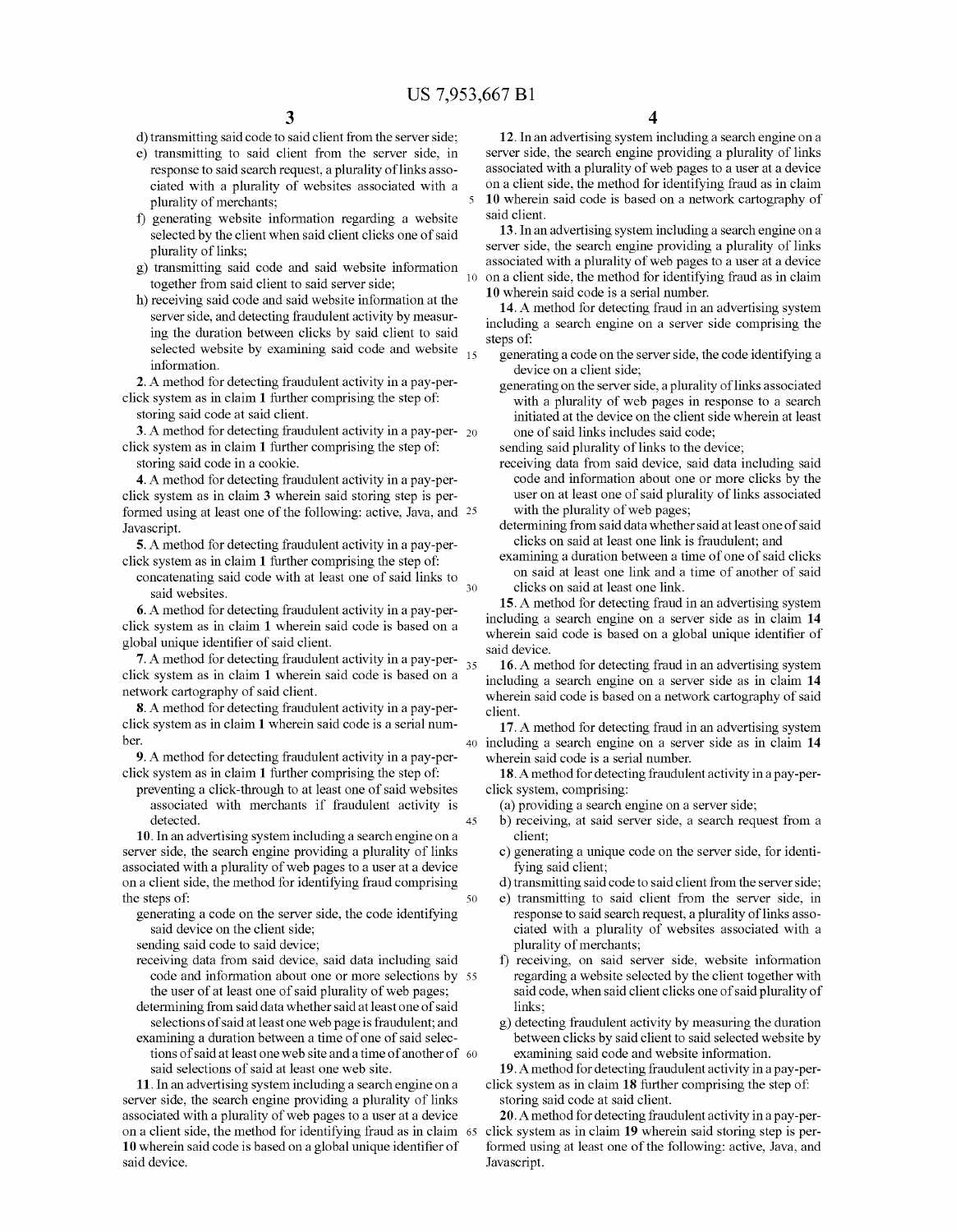**21.** A method for detecting fraudulent activity in a pay-perclick system as in claim **18** further comprising the step of: storing said code in a cookie.

**22.** A method for detecting fraudulent activity in a pay-perclick system as in claim **18** further comprising the step of:

concatenating said code with at least one of said links to said websites.

**23.** A method for detecting fraudulent activity in a pay-perclick system as in claim **18** wherein said code is based on a global unique identifier of said client.

**24.** A method for detecting fraudulent activity in a pay-perclick system as in claim **18** wherein said code is based on a network cartography of said client. 10

**25.** A method for detecting fraudulent activity in a pay-perclick system as in claim **18** wherein said code is a serial number.

**26.** A method for detecting fraudulent activity in a pay-per-5 click system as in claim **18** further comprising the step of:

preventing a click-through to at least one of said websites associated with merchants if fraudulent activity is detected.

\* \* \* \* \*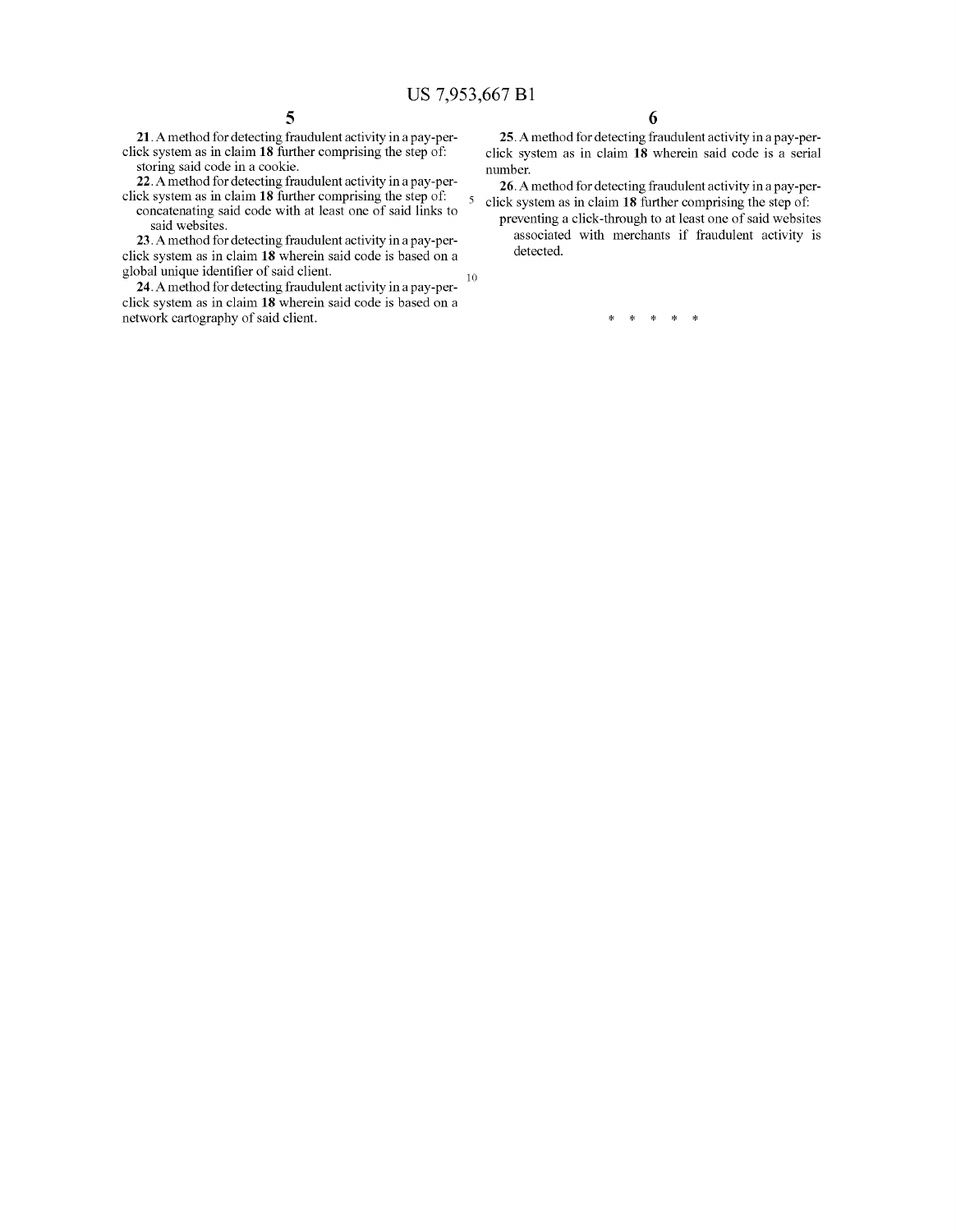#### **Disclaimer**

7,953,667—Patrick Zuili, Boca Raton, FL (US); METHOD AND SYSTEM TO DETECT INVALID AND<br>FRAUDULENT IMPRESSIONS AND CLICKS IN WEB-BASED ADVERTISEMENT SYSTEMS. Patent<br>dated May 31, 2011. Disclaimer filed May 26, 2011, by the A The term of this patent, subsequent to the patent number 7,249, 104 has been disclaimed.

*(Official Gazette January 24,* 2012)

Č